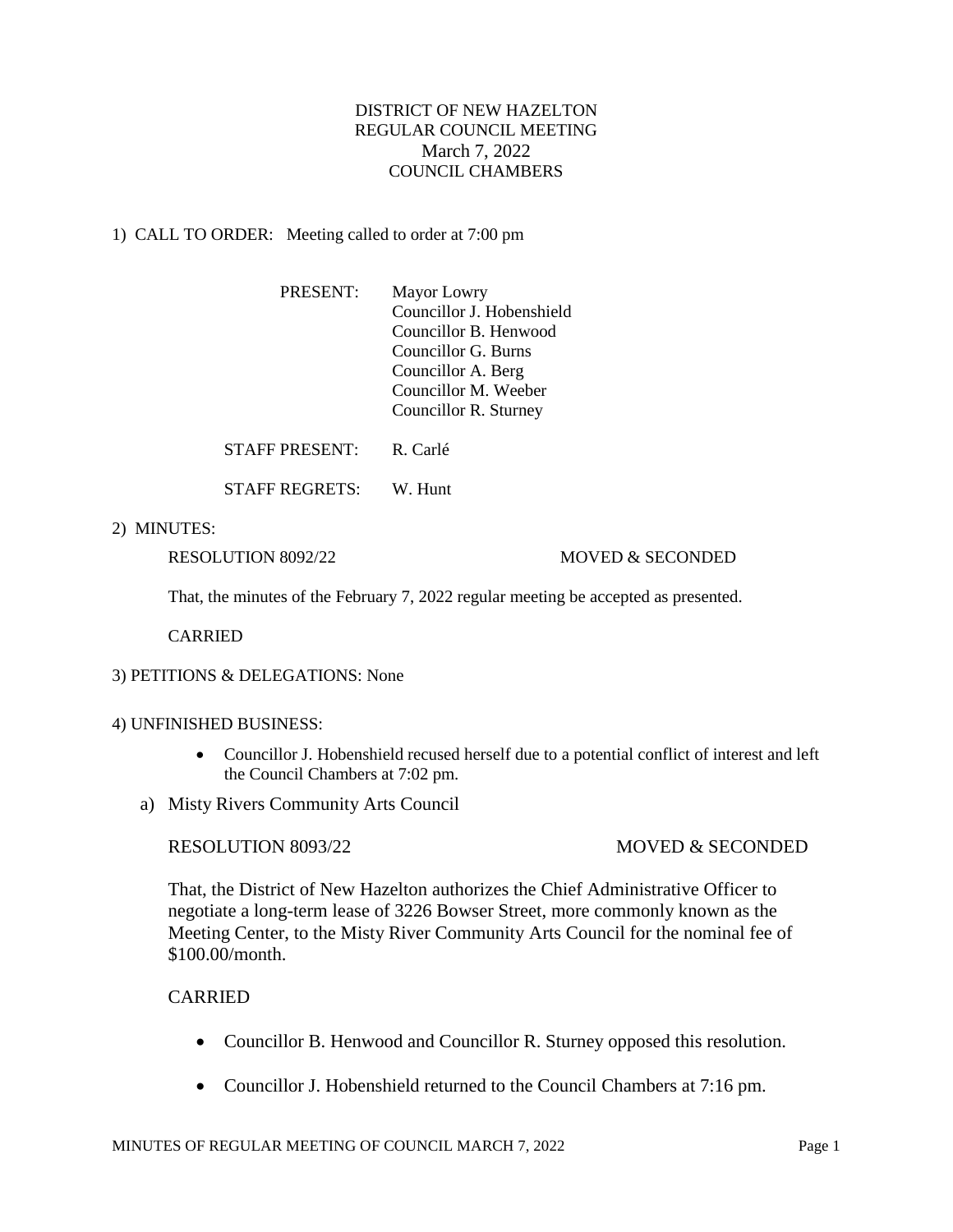5) CORRESPONDENCE: None

- 6) REPORTS: None
- 7) BYLAWS: None

#### 8) NEW BUSINESS:

a) Cannabis Retail Store Application

### RESOLUTION 8094/22 MOVED & SECONDED

That, the District of New Hazelton accept the cannabis retail store application for consideration.

CARRIED

- Councillor G. Burns and Councillor A. Berg opposed this resolution.
- b) Variance Committee Appointment

Postpone until the April meeting, so Council has time to think of possible replacements.

c) Upper Skeena Recreation Center Advisory Committee Appointment

## RESOLUTION 8095/22 MOVED & SECONDED

That, the District of New Hazelton reappoint Peter Newbery as their representative to the Upper Skeena Recreation Center Advisory Committee.

CARRIED

## RESOLUTION 8096/22 MOVED & SECONDED

That, the meeting be adjourned 7:55 pm.

CARRIED

<sup>10)</sup> ADJOURNMENT: